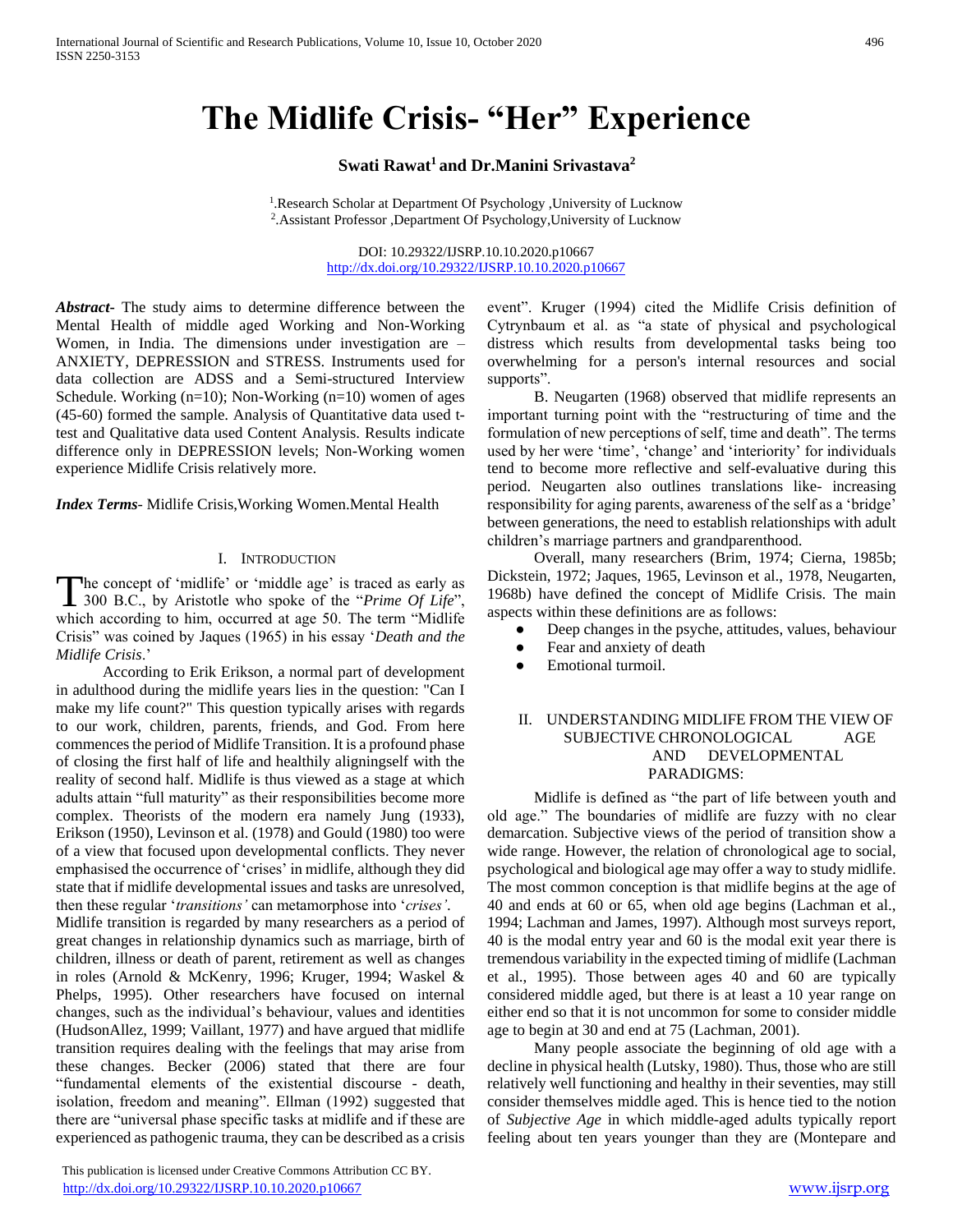Lachman, 1989).The use of chronological age as a determinant of midlife may thus not be an ideal approach. Further, many people of the same chronological age may be found placed in different life phases, with regards to, social, family or work events or responsibilities(eg. at age 40, some adults may have become parents for the first time, while other may have grown children and raising grandchildren).

 Although no consensus could be established for the points of 'entry' and 'exit' into the Midlife however agreement in the sequence of 'developmental tasks' that normatively occur during this period has been identified. By midlife, individuals are expected to have established a family, found a clear career direction in which they will peak during midlife, and have taken responsibility with respect to their children, their own aging parents, and sometimes their community. When considering the social, psychological and biological experiences of an individual, the domain of *social experiences* deals with the concepts relative to interpersonal relationships within family and societal setups like, family and parenting, friendship across life spans; the *psychological* realm incorporates ideas of change, continuity in life, personality and well-being; while the biological arena focuses upon the changes at *physiological* level eg. changes in sexual function and bodily functions- menopause, incidence of disease.

#### III. THE SUPPLEMENTARY FACTORS:

 The development of an individual during the early years of life has biological unfolding as a key element for progress, however, as the individual progresses towards adulthood, *social*, *cultural* and *environmental* constraints and opportunities come into an active participation in determining the progress, with certain biological events (eg. Menopause) also being important. Neugarten pointed that having an awareness of one's own 'life cycle' has consequences for an individual's goal choices and prioritiesas it allows comparison of his or her own progress with a view of the normative or societal timing of major events and transitions. Additionally, apart from life events their 'sequencing' is also importantas it changes the way in which they are experienced or what they mean to an individual. Thus, Neugarten views Midlife as a potential period of crisis only when the normative events of midlife are experienced 'off-time' or to the extent that the normative progress through this phase is interrupted by unexpected events.

 Neugarten further, proposed a change in *time perspective* as one of the main psychological characteristics of middle adulthood. Middle adulthood is characterized by a switch from perceiving one's life primarily as 'time since birth' to 'time left to live.' Middle-aged individuals evaluate themselves as having shown personal growth since their younger years, and look to the future with the expectation of further personal growth (Ryff, 1998). In the late midlife, one may begin to contemplate the end of the life cycle.

 The nature of Midlife also varies as a function of such factors as, Gender, Cohort, Socioeconomic Status, Race, Ethnicity, Culture, Personality, Marital Status, Parental Status, Employment Status and Health Status – eg. groups with 'low' *socioeconomicstatus* reported earlier entry and exit years for Midlife (Kuper & Marmot, 2003). According to Heckhausen, Socioeconomic status at midlife can have a direct impact on an

 This publication is licensed under Creative Commons Attribution CC BY. <http://dx.doi.org/10.29322/IJSRP.10.10.2020.p10667> [www.ijsrp.org](http://ijsrp.org/)

individual's ability to control stresses such as unemployment and lack of financial resources. Middle class individuals at midlife are more likely to have the resources of finance, education and skill than unskilled, poorly educated and remunerated individuals. Higher the status, greater the ability to control constraints of middle age. The size and density of social networks during midlife is also important according to Heckhausen (2001) since the emotional needs of individuals change as they age.

#### IV. MIDLIFE- THE CONCEPTUAL FRAMEWORKS:

 The classic models of midlife are based on Jung's and Erikson's theories (Lachman & James 1997). A major goal of midlife according to Jung (1971) is reflected in the *individuation* process. *Individuation* involves the integration or balancing of all aspects of the psyche. He discussed the integration of the feminine (anima) and masculine (animus) aspects of the psyche as a part of the individuation process.

 Stage models of midlife have also been popular, beginning with Erikson's (1963) discussion of midlife in the context of the Eight Stages of the lifespan. He put forth the base of 'Psychosocial Development' to explain this turning point of life. According to Erikson, the tasks of middle age rest upon successful resolution of earlier tasks, as portrayed in the *epigenetictheory*. At each stage there is a crisis, in the sense of a transition or turning point. In midlife, the central theme is '*Generativity* versus *Stagnation'*. The associated tasks involve concern with producing, nurturing, and guiding the next generation.

 Erikson's theories have been applied and extended by other theorists. As a sequel to the Generativity stage and before achieving ego integrity, Vaillant (1977) included a substage called "keepers of the meaning," representing the focus on transmission of values to society. Levinson et al. (1978) created a stage theory that includes multiple transitions and stable periods throughout adulthood.

#### V. LIFE DURING MIDLIFE CRISIS

 Individuals typically experience a number of life events and role transitions during these years, including those related to physical appearance and health, sexuality, marital status, parenting, grand parenting, caring for aging family members, employment, retirement and many more.

 These changes can be broadly categorised as – *physiological*, *affective*, *psychological* and *societal*.

 At Physiological Level – physical appearance begins to change in midlife (Etaugh & Bridges, 2006). The body of an individual undergoes changes (like, redistribution of fat throughout the body, bones become thinner, brittle and porous, especially in women, sometimes resulting in painful and crippling fractures of the hip or vertebrae, drying of skin, loss in elasticity of muscles, blood vessels, and other tissues, appearance of wrinkles and age spots).

 At Affective Level – individual may experience emotional dysregulation or imbalance, owing to the dissatisfaction for life or unfulfilled goals, a sense of incompetence or lack of having achieved anything substantial.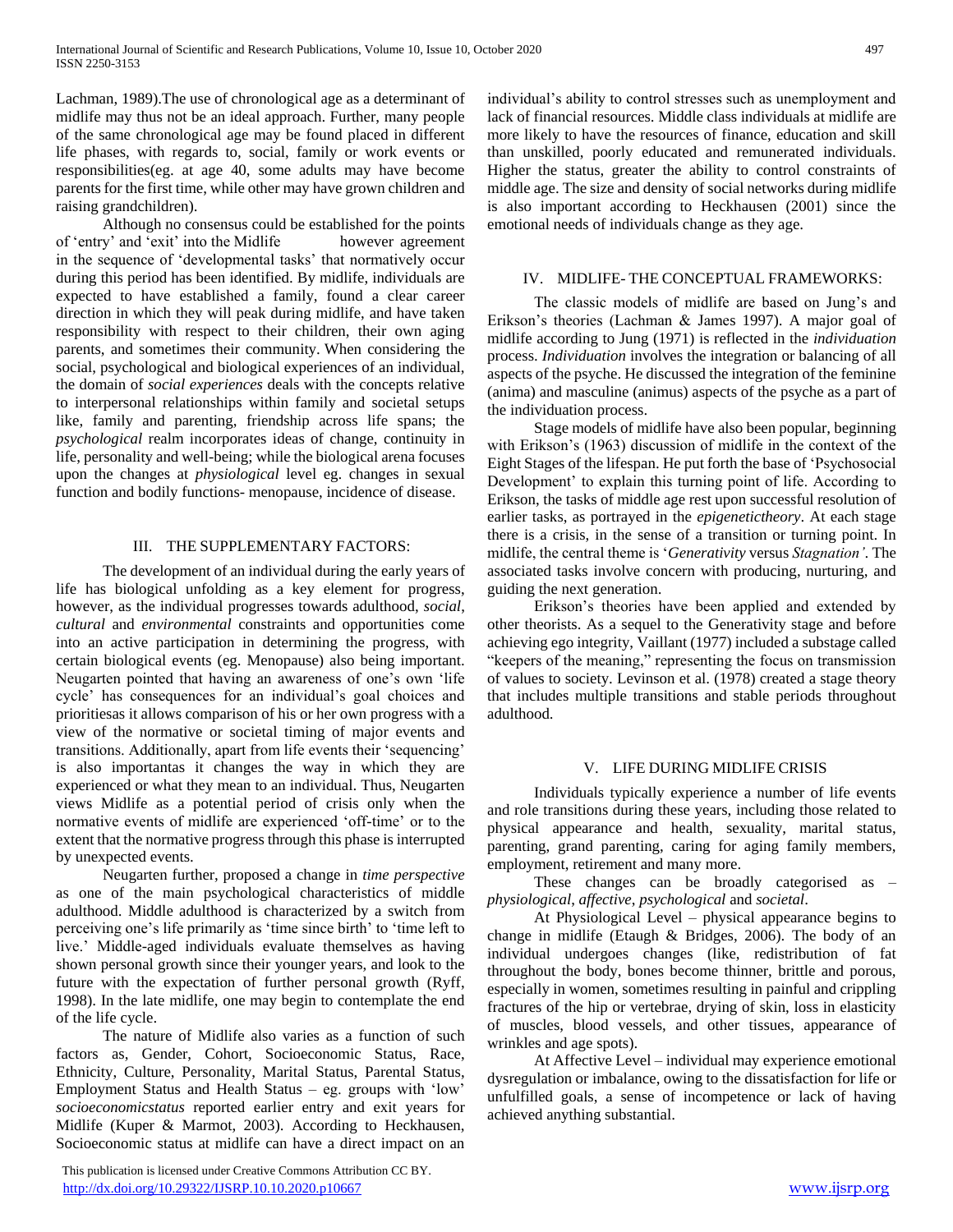At Psychological Level – individual may experience random bouts of depression, loneliness, anxiety, disruptions in moods, conflicts with self, identity and/or existential crisis.

 At the level of Societal Roles – changes are observable with reference to the roles of spouse, parents, caregivers, and so on.

 The phase of Midlife transition is an important, yet often confusing time. This period can either wreak havoc into various domains of life of middle-aged adults, or act as a boon by availing them an opportunity to review their goals and perspective towards life. Erik Erikson suggested that older adults, when faced with mortality or a sense that time is running out, engage in a reminiscence process, the outcome of which may either be 'adaptive' or may result in 'despair'. Thus, midlife can be viewed from two perspectives, which have been discussed below:

- WHEN MIDLIFE 'CRISIS' SETS IN: An individual at this stage becomes profoundly aware of one's own mortality, the speed at which life is rushing by and assesses the targets that s/he had set to accomplish in life, the ones that succeeded, as well as, those that remained unaccomplished. There is a need to juggle and balance multiple spheres of life, with the physical changes of aging like fatigue, physical pain and the gradual deterioration of physical vigour surfacing. This often induces a state of unease and dissatisfaction from life, anxiety and pressure. Many people fear the aging process and attempt to deny it happening. Certain signs of an individual entering into 'Midlife Crisis' may involvedaydreams or erotic fantasies, strange obsessions and struggles, dependencies, a need to cut free of everyone and everything, intense mood shifts, troubles in marriage, physical ailments.
- MIDLIFE ISN'T ALL ABOUT CRISIS: When aroused by the demands and stresses of the midlife period, individual is likely to return to the unfinished business of past, while at the same time drifting towards an unknown future. However, midlife transition doesn't necessarily imply a state of disequilibrium; individuals may also be able to embrace the next stage of life in a healthy waythrough– choice and pursuit of life goals, reflection and re-evaluation, careful planning, decision making and choices about new directions which often lead to growth of the individual. The process of realization often leads one to reinterpret the past and make changes for the future, as well as, to modify the way one feels or thinks about life, including better emotional regulation (Magai and Halpern, 2001), increased wisdom and practical intelligence (Baltes et al, 1999) or a strong sense of mastery (Lachman and Bertrand, 2001).

 The process of self-reflection during midlife, using 'regret' as a catalyst for productive change ushers higher well-being (Stewart and Vandewater, 1999).

 Midlife may provide a training ground for aging, offering a glimpse of things to come. The midlife period often demandswork in multiple domains of work, family, personal health and well-being. There is emerging evidence that midlife is often a period of enhanced mastery and competence, peak functioning, responsibility and balance (Lachman, 2004).

 This publication is licensed under Creative Commons Attribution CC BY. <http://dx.doi.org/10.29322/IJSRP.10.10.2020.p10667> [www.ijsrp.org](http://ijsrp.org/)

## VI. MIDLIFE CRISIS - EXPERIENTIAL DIFFERENCES PERTAINING TO GENDER ORIENTATION:

 Little research supports the notion that men and women experience significant differences in the way they process a midlife crisis.

Both men and women reported'awareness of time passing'as a trigger for midlife crisis; 14% of men and women said the midlife crisis is a time for making major personal changes.

 In Men, midlife crisis can beseen tocentreon- fancy cars, affairs,unusual new interests. Reportedly, midlife crisis may lead to engagement in youthful behaviours to reassert masculinity (such as taking up activities like motorcycling or skydiving, developing interests for a female counterpart of either younger or same age), trigger concerns on success-failure ratio in career, effects of aging on the desirability and strength, decline in interest in sexuality during and following their male climacteric (male menopause). But for some men, it is more about 'finding meaning' in life.

 On the other hand, Women are about as likely as men to experience a midlife crisis. Women may experience pressures toremain youthful and desirable, isolation, loneliness, inferiority, uselessness, non-assertion, or unattractiveness. In our youthoriented society, the stigma of aging is greater for women than it is for men. A woman's ability to provide sex, companionship and to have children is associated with the physical beauty and fertility of youth.

 Men, on the other hand, are seen as possessing qualities competence, autonomy, and self-control—that rather enhance with age. Thus, the same wrinkles and gray hair that may enhance the perceived status and attractiveness of an older man may be seen as diminishing the attractiveness and desirability of an older woman. Research findings suggest middle-aged women are much more dissatisfied with their appearance than men (Halliwell & Dittmar, 2003); Women are more likely than men to quit working outside the home to rear children. Some women may regret this choice, feel frustrated by limited career options, or feel less fulfilled as their children grow older.

 The most distinct change for most midlife women, occurring at physical level, is *menopause*. In Western societies, menopause is often viewed in terms of loss of reproductive capability and decline in sexual functioning. Women in other cultures often have menopausal experiences and attitudes different from those reported by Western women. For example, in India, women of high social castes report very few negative symptoms;'hot flashes' are virtually unknown among Mayan women. Menopause leads to disruption at hormonal levels which also lay noteworthy impact upon the moods of a female and the way they experience or perceive things around them. Further, middle-aged women may experience an increasing interest in sexuality, which can cause problems in their primary relationship if their significant other loses interest in sexual activity, leading some women to have extramarital affairs, sometimes with younger sexual partners.

However, some empirical evidence also show that midlife women consider this period to be one of *vibrancy* and *opportunity for grow*th. According to Etaugh and Bridges (2006), freedom from reproductive concerns, a sense of accomplishment, the successful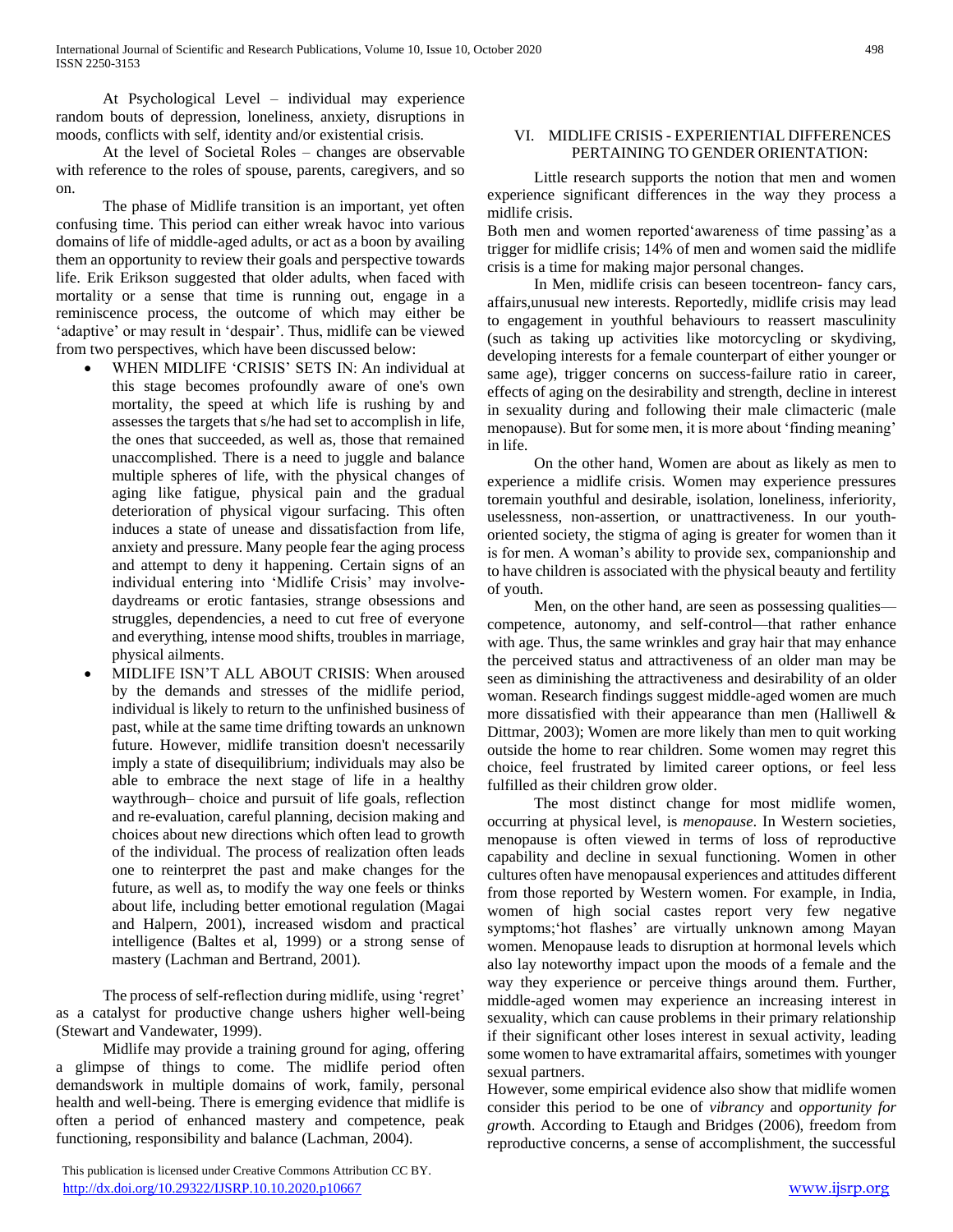launching of children and increase in available time enables women to focus more on their self-development, partner, job and community.

 Overall, Women can experience the same midlife crisis symptoms as Men, such as concerns about an aging body, desirability, career success, and relationships, however, the way in which these crises are experienced by either sex, varies in the light of environmental or situational set up, norms prescribed by the society guidelines and relative expectations.

# MIDLIFE ROLE TRANSITIONS

 Although, reportedly, few women experience a midlife crisis, many go through a process of life review(an intensive selfevaluation of their lives). One characteristic theme in the life reviews of current midlife women is the 'search for identity'. Many women attempt to affirm their own being, independent of their family, through graduate education, beginning a career, or switching careers. Middle-aged women who are involved in either beginning or building their career are both psychologically and physically healthier than women who are maintaining or reducing their career involvement (Etaugh & Bridges, 2006). For nonworking women, being a full-time homemaker can be associated with the same degree of psychological well-being as that experienced by working women. Thus, there are multiple routes to well-being in midlife. It can be inferred that a key factor influencing midlife role evaluation is not the 'nature' of a woman's role but 'fulfilment' of her preferred role.

 Although some midlife women remain satisfied with traditional roles, others are disturbed about missed educational or occupational opportunities, often voicing regrets in midlife about earlier decisions. According to Stewart and Vandewater (1999), women who acknowledge their regrets and make modifications based on these feelings experience greater psychological wellbeing at midlife than those who have regrets but do not use them as a basis for altering their life direction.

Midlife Transitions can be broadly categorised into :

- Transitions in *Spousal Role -* changes in terms ofdivorce(can lead to psychological distress, financial breakdown, loneliness orusher independence, autonomy), widowhood, loss of a partner(marked by poor mental and physical health, loneliness, lowered life satisfaction, financial breakdown), remarriage or discovering a potential novel love interest.
- Transitions in *Parental Role* Changes are in terms ofloss of fertility, an "empty nest" (involves departure of the last child from the home) – can avail an opportunity to begin or expand development of personal identity, independent of family roles. For many women, their midlife review involvesevaluatinglife; pursue new careers, further their education or provide service to communities. Women as mothers, remain involved in their children's lives in different ways- with contacts being less frequent, turn to advice, encouragement and financial assistance (Etaugh & Bridges, 2006) greater parent– child strain due to children's greater financial dependency.
- Transitions in *Caregiver Role* Typically, middle-aged women carry out the care giving and support functions. For middle-aged women likely to be employed, caring

 This publication is licensed under Creative Commons Attribution CC BY. <http://dx.doi.org/10.29322/IJSRP.10.10.2020.p10667> [www.ijsrp.org](http://ijsrp.org/)

for elderly relatives adds to their list of competing roles and responsibilities (Etaugh & Bridges, 2006).

 Transitions in *Grandparental Role* About half of women experience this event by age 47 (Etaugh & Bridges, 2006). During their grandchildren's infancy and preschool years, nearly half of grandmothers provide the children's parents with considerable emotional support; help with child care, household chores and economic support. While parenting a grandchild is an emotionally fulfilling experience, there are psychological, health, and economic costs. Grandparents primarily responsible for rearing grandchildren are more likely to suffer from a variety of health problems- depression, diabetes, high blood pressure, heart disease, decline in self-rated physical and emotional health.

# VII. REVIEW OF LITERATURE

Some of the studies are –

 **Judith R. Gordon**, **Joy E. Beatty** and **Karen S. Whelan-Berry** (**2002**) found –Women **rebalance** and **develop new perspectives** at Midlife**;**

 **Deborah Carr** (**1997**) found –Women who had fallen short of their earlier career goals suffer from **Lower levels** of **Purpose** in life and **Higher levels** of **Depression;**

 **Usha R. Rout, Cary L. Cooper** and **Helen Kerslake** (**1997**) found – **Working** mothers reportedly had **better Mental Health** and **less Depression**, as compared to the **Non-Working** mothers. Reportedly, **major stressor** for **Working** mothers was- 'not having enough time to do everything'; whereas for **Non‐ working** mothers- 'lack of social life'.

 **L.M. Coleman** and **T.C. Antonucci** (**1983**) established – **Working** women at Midlife have **higher Self-Esteem**, **less psychological Anxiety** and better physical Health than homemakers. It was suggested- 'Work' may act as a stabilizing force for women during critical periods throughout the life cycle.

# VIII. RATIONALE

 Midlife Transition is a period of numerable intricate challenges having a primary purpose to enable the advancement of individual towards the quintessential goals of attaining wisdom, personal growth and striking a balance between the subtleties of passions, urges and the credible requisites to lead a life of satisfaction and happiness. However, in case of inability to effectively deal with these challenges often paves way for transformation of the 'transitory' phase into that of 'crisis'. This can be avoided to a good extent if we have awareness and keep a check of requirements and demands from our 'self', 'relationships' and the 'people' around us. And learn to discriminate between our 'goals' and 'desires.'

 A significant amount of work has been done on 'Midlife Crisis.' The concept has been dissected for analysis, into various dimensions, to facilitate a comprehensive understanding. Researchers have aimed to study it at primarily 3 levels-*Physiological*, *Psychological* and *Social*. The processes and triggers contributing in the midlife crisis can be categorised in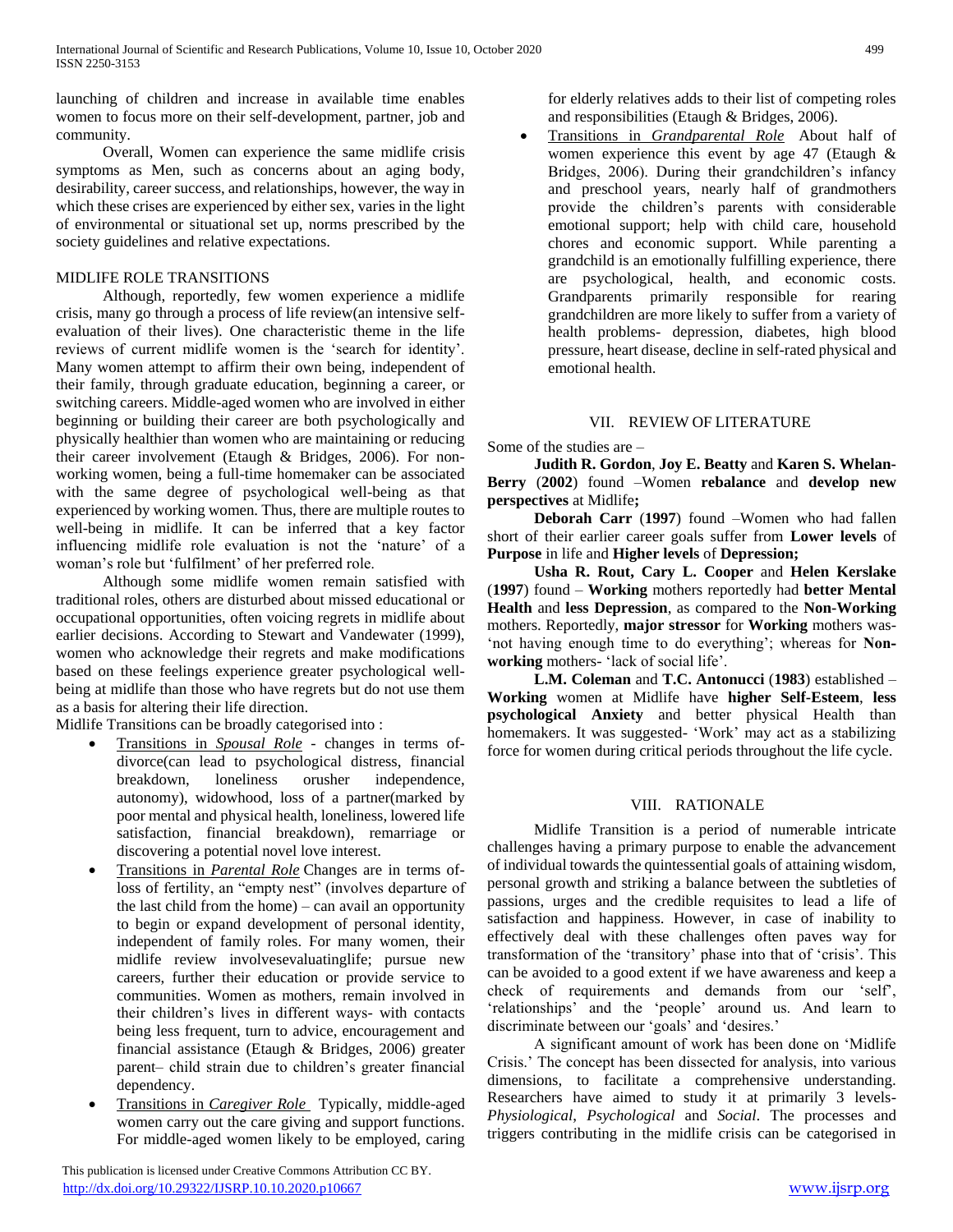these levels. Further, evidences suggesting the role of 'Gender', 'Socioeconomic status', 'Culture', 'Personality', 'Employment Status', in creating an experiential disparity among individuals have been found. It can thus be inferred that experience of 'crisis' involves - a need of exploring Self and purpose of life, revisiting unfulfilled ambitions, dissatisfaction from life, concern of aging, urge to explore and indulge in risk-taking behaviours, fear of death, marital dissatisfaction, need for attention and appreciation, sense of increased responsibility and at the same time an urge to cut free. This juxtaposition of drives and desires apparently leaves a significant impact on the mental health and well-being of an individual experiencing midlife crisis. Several researches done, thus focus upon the relation of Midlife Crisis with Mental Health, Self-Esteem, Life and Marital Satisfaction and Well-Being of people. Reportedly, Working women were found to show signs of betterment and progression in the above mentioned domains as compared to Non-Working women.

 The present study purposes to determine difference between the mental health of Working and Non-Working women, in India, on the dimensions of- Anxiety, Stress and Depression. It further aims to detect presence of Midlife crisis. Among the selected dimensions, earlier studies have been done largely in relation with the 'Depression'. As such no relevant research was found taking together all the 3 dimensions for evaluation of Mental Health among Working and Non-Working women and then lay ground for comparative assessment. Secondly, very limited research was found available on the Indian sample, in relation with the proposed study. Since, women in our society have a major role to play hence it is important to study the dynamics involved in the way the phenomenon is unique in experience to every female and the role played by Employment Status in re-structuring psychological and emotional upheavals of women during middleage.

## IX. METHODOLOGY

 Purpose - To determine difference in the Mental Health of Working and Non-Working women in India during midlife.

Hypothesis–

- 1. There is a significant difference in the Anxiety level of Working and Non-Working women.
- 2. There is a significant difference in the Depression level of Working and Non-Working women.
- 3. There is a significant difference in the Stress level of Working and Non-Working women.

Variables - Dependent Variable: Anxiety, Depression and Stress Independent Variable: Employment Status

\*(IV is a Categorical Variable: i. Working women ; ii. Nonworking women)

#### Research Questions -

- Is midlife crisis experienced by every woman in middle adulthood?
- How the struggles of working and non-working women differ during midlife period?
- What are the possible causes of midlife crisis among working and non-working women?

 This publication is licensed under Creative Commons Attribution CC BY. <http://dx.doi.org/10.29322/IJSRP.10.10.2020.p10667> [www.ijsrp.org](http://ijsrp.org/)

● How does midlife crisis affect the mental health of working and non-working women in India?

Sample- Sample selected for the present study is of 50 adult females (Working women, N=25; Non-Working, N=25), age ranging from 45-60 years.

The sampling technique used is Purposive Sampling.

Inclusion criteria -

- Working and Non-working adult females with the age ranging from 45-60 years.
- Marital status– Married.

Exclusion criteria -

- Adult females who are below 45 and above 60 years of age.
- Marital status- Single or Divorced.

 Tools Used- Data for the present study will be collected using Anxiety Depression Stress Scale (ADSS), developed by Bhatnagar et al., (2016). The scale comprises of 48 items which are divided into 3 Subscales, on which respondents are assessed, namely- Anxiety, Depression and Stress.

 A semi-structured interview to be used for the collection of qualitative data from the sample.

 Procedure- Researches on the topic of midlife crisis were studied thoroughly and a significant variable regarding an understanding of the midlife crisis faced by the Working and Non-Working women was chosen. A sample of 10 Working and 10 Non-Working women (married) was selected applying Purposive Sampling technique. Anxiety Depression Stress scale developed by Bhatnagar et al. was selected and applied on the sample to extract the data. Further, a Semi-structured interview schedule was administered. Scoring of the ADSS, followed by t-testing and Content analysis of Interview was carried out.

 Analysis - t-testing was used for the scores obtained on ADSS to determine the difference between mental health of Working and Non-Working women during Midlife. Further, content analysis was used for the qualitative data collected from interview.

#### X. RESULTS

#### **Quantitative Data**

### **Table 1. Showing the MEAN values of – (a) WORKING respondents on ANXIETY, DEPRESSION and STRESS.**

|           | <b>ANXIETY DEPRESSION STRESS</b> |     |
|-----------|----------------------------------|-----|
| Means 3.7 | 1.4                              | 5.4 |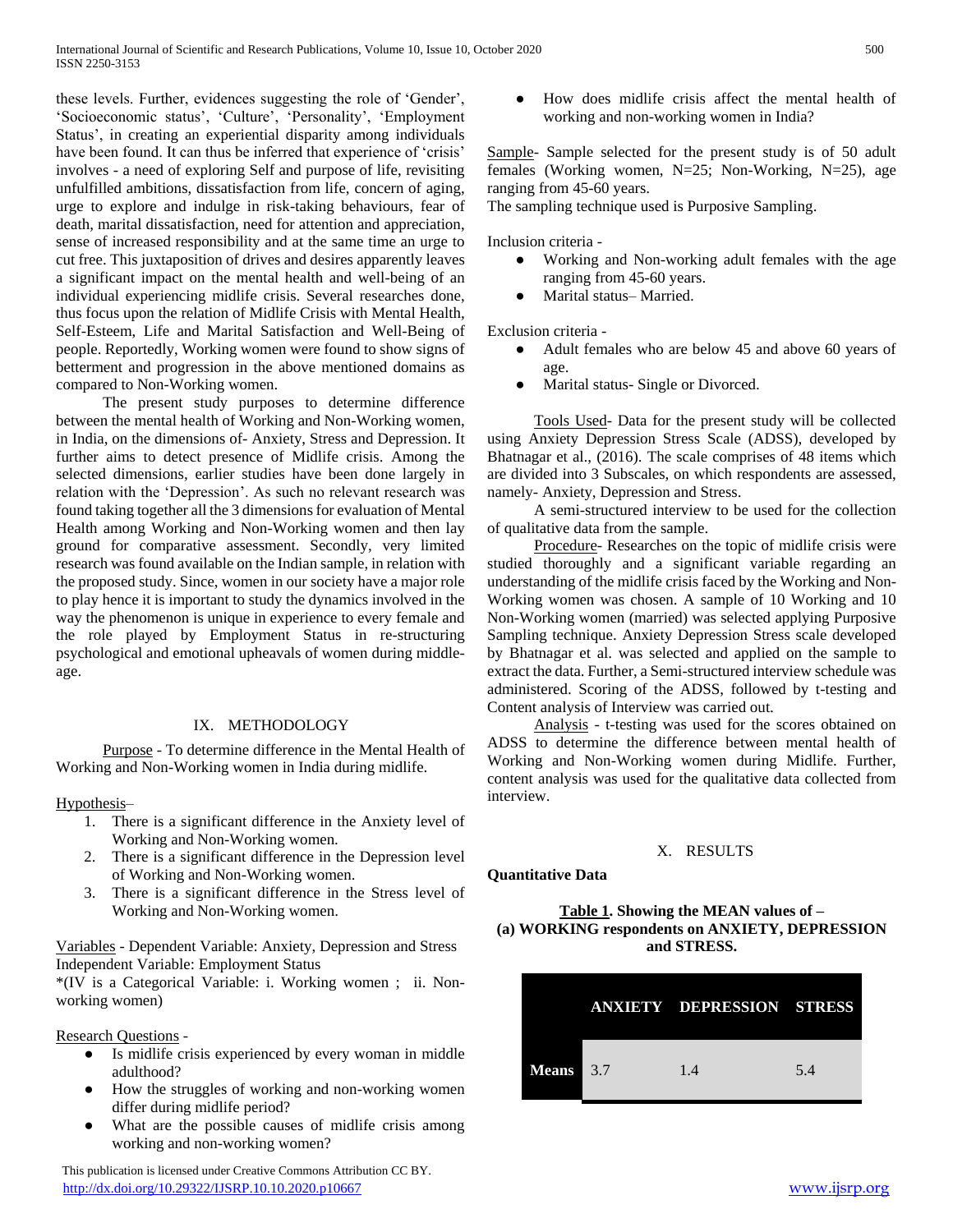

**(b) NON-WORKING respondents on ANXIETY,** 

**Table 2. Showing the SD, SED and t-values of the samples on the dimensions - ANXIETY, DEPRESSION and STRESS.**

|            |      | <b>ANXIETY DEPRESSION STRESS</b> |      |
|------------|------|----------------------------------|------|
| <b>SD</b>  | 3.19 | 2.97                             | 3.32 |
| <b>SeD</b> | 1.43 | 1.33                             | 1.48 |
| t-value    | 1.75 | 2.48                             | 0.74 |

#### **DISCUSSION**

 The present study was conducted with the aim of determining difference between the mental health of the Working and Non-Working Women in India, while taking a stock of the probability of them experiencing Midlife Crisis.

 The phenomenon was put on the radar to assess it's role in influencing the quality of mental health of the samples.

For conducting the present study, a samples of  $N = 10$ respondents, each, were chosen. Age of the respondents who participated in the study ranged from 47 to 58 years. The preestablished exclusion and inclusion criteria of the study were strictly taken care of.

 Herein, post noting the required demographic details, the first step taken was to administer the ADSS to the respondents. The English and Hindi versions of ADSS were employed in compliance with the comfort of each respondent. ADSS administration involved proper feeding of the instructions mentioned in the scale, followed by extension of assistance in case of any ambiguity in the item(s) of the scale. There was no time constraint. This was followed by administration of a semistructured Interview Schedule. The responses to the questions were made note of by the researcher. Following the mentioned procedure for data collection, a careful scoring of the responses obtained in the ADSS was done. Further, t-testing was done to test the hypotheses framed. Responses obtained in the interview schedule were evaluated using the Content Analysis technique. The workings of two types of data – QUANTITATIVE as well as QUALITATIVE have been discussed in detail onwards.

 The Quality of Mental Health of the samples was assessed on the 03 pre-selected dimensions: ANXIETY, DEPRESSION and STRESS, using the Anxiety Depression Stress Scale (ADSS), developed by Dr. Pallavi Bhatnagar et al., (2016).

Following HYPOTHESES were developed for testing -

- There is a significant difference in the Anxiety level of Working and Non-Working women.
- There is a significant difference in the Depression level of Working and Non-Working women.
- There is a significant difference in the Stress level of Working and Non-Working women.

The VARIABLES under study –

Dependent Variable: Anxiety, Depression and Stress

Independent Variable: Employment Status

\*(IV is a Categorical Variable: i. Working women ; ii. Nonworking women)

Scores of the samples obtained on the ADSS were computed and 03 separate t-tests were done to obtain a comparative view of mental health of the samples (i.e., Working and Non-Working Women).

The RESULTS obtained were tabulated in –

**Table 1 – (a)** and **(b)** which depicts the **MEAN** values of the samples on the 03 dimensions.

For the sample of **WORKING** Women, Mean values obtained on –

 $ANXIETY = 3.7$ , DEPRESSION = 1.4 and STRESS = 5.4

For the sample of**NON-WORKING** Women, Mean values obtained on –

 $ANXIETY = 6.2$ , DEPRESSION = 4.7 and STRESS =  $6.5$ 

**Table 2 –** depicts the **SD, SED** and **t-values** obtained on the 03 dimensions.

On ANXIETY, the value of  $SD = 3.19$ ,  $SED = 1.43$  and  $t = 1.75$ On DEPRESSION, the value of  $SD = 2.97$ ,  $SED = 1.33$  and  $t =$ **2.48**

On STRESS, the value of  $SD = 3.32$ ,  $SED = 1.48$  and  $t = 0.74$ From **Table D** (Table of t, for use in determining the significance of statistics) for  $df = 18$ , at confidence interval **0.05**, the value of t  $= 2.10$  and at confidence interval  $0.01$ , the value of  $t = 2.88$ .

The experimentally obtained t-value, for  $ANXIETY = 1.75$ , is **INSIGNIFICANT** at **0.05** interval implying, experimentally **NO SIGNIFICANT DIFFERENCE** was found in the ANXIETY levels of the samples.

Thus, the hypothesis 'There is a significant difference in the Anxiety level of Working and Non-Working women' stands **REJECTED**.

The experimentally obtained t-value, for **DEPRESSION** = **2.48**, is **SIGNIFICANT at** the confidence interval **0.05** implying, experimentally, the DIFFERENCE in the levels of DEPRESSION found was **SIGNIFICANT**.

Thus, the hypothesis 'There is a significant difference in the Depression level of Working and Non-Working women' stands **ACCEPTED**.

The experimentally obtained t-value, for **STRESS** = **0.74**, is **HIGHLYINSIGNIFICANT** at **0.05** interval implying, experimentally **NOSIGNIFICANTDIFFERENCE** was found in the STRESS levels.

Thus, the hypothesis 'There is a significant difference in the Stress level of Working and Non-Working women' stands **REJECTED**.

 Further, a Semi-Structured Interview Schedule of 05 questions was used to detect the presence of Midlife Crisis by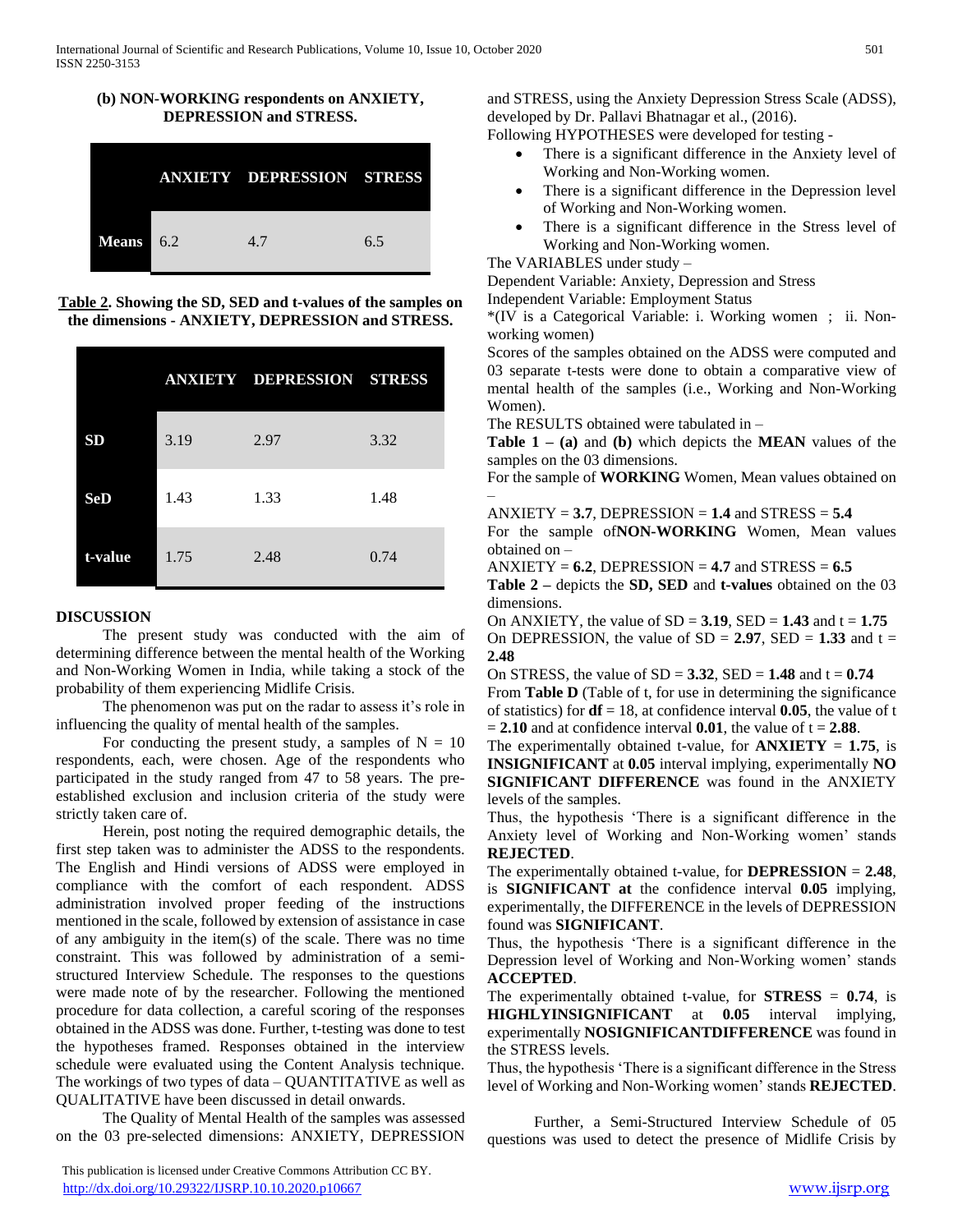adjusting a strict focus on and examining the subjective view of respondents on – 'Life - related experiences', 'Changes at intrapersonal level', 'their take on these changes' and 'satisfaction with life', in regards with the middle-age. The questions of Interview Schedule were drafted in Hindi Language keeping into view the cultural background of the sample under study.

The 05 Questions used in the schedule are –

1. आपअपनीज़िन्दगीके इसपड़ावपरकै स़ामहसूसकरतीहैं? 2.

क्याज़िन्दगीकेइसपड़ावपरआपनेखुदमेंकिसीप्रकारकेकोईपरिवर्तनयाबद लावमहसूसकिएहैं?

3. आपकीज़िन्दगीमेंइनबदल़ावोोंक़ाक्य़ामहत्वहै?

4. व्यक्तिगततौरपरइनबदलावोंनेआपकोकिसतरहप्रभावितकियाहै?

5. आपनेअपनीज़िन्दगीजैसेबिताईहै, अभीतक, क्याआपउससेसंतुष्टहैं?

 Content Analysis was employed for analyzingdata obtained in the schedule.

 On the basis of the Interview Schedule, total **05** major **Categories** have been created-

*Life View*, *Challenges and Changes*, *Significance of Changes* and *Life Satisfaction*.

 Each Category comprises a certain set of **Subcategories**. Each subcategory has been derived from the responses of the respondents in the interview.

 Under each Category has been depicted the **PERCENTAGE** value of reporting of the respondents in each Subcategory –

## **LIFE VIEW**

 This category focuses on how the respondents perceive and feel about the life they have led and are presently leading. It involved analyzing experiences and give an assembled view. This category consists of **03** subcategories–

 Feel Good - includes responses given in terms of *accomplishments* and *achievements* recounted*.* 

Reportedly, **50%** of **Working** and **35.71%** of **Non-Working** responses formed it.

 Happy and Content - includes responses depicting *contentment* and *satisfaction* from the life.

Reportedly, **50%** of **Working** and **42.85%** of **Non-Working**  responses formed it.

 Unhappy - includes responses depicting *dissatisfaction, unhappiness* and *loneliness* from the life.

Reportedly,**0%** of **Working** and **21.42%** of **Non-Working** responses formed it.

**Fig. 1 (a)** and **2 (a)** are pictorial views of the data obtained in this Category -

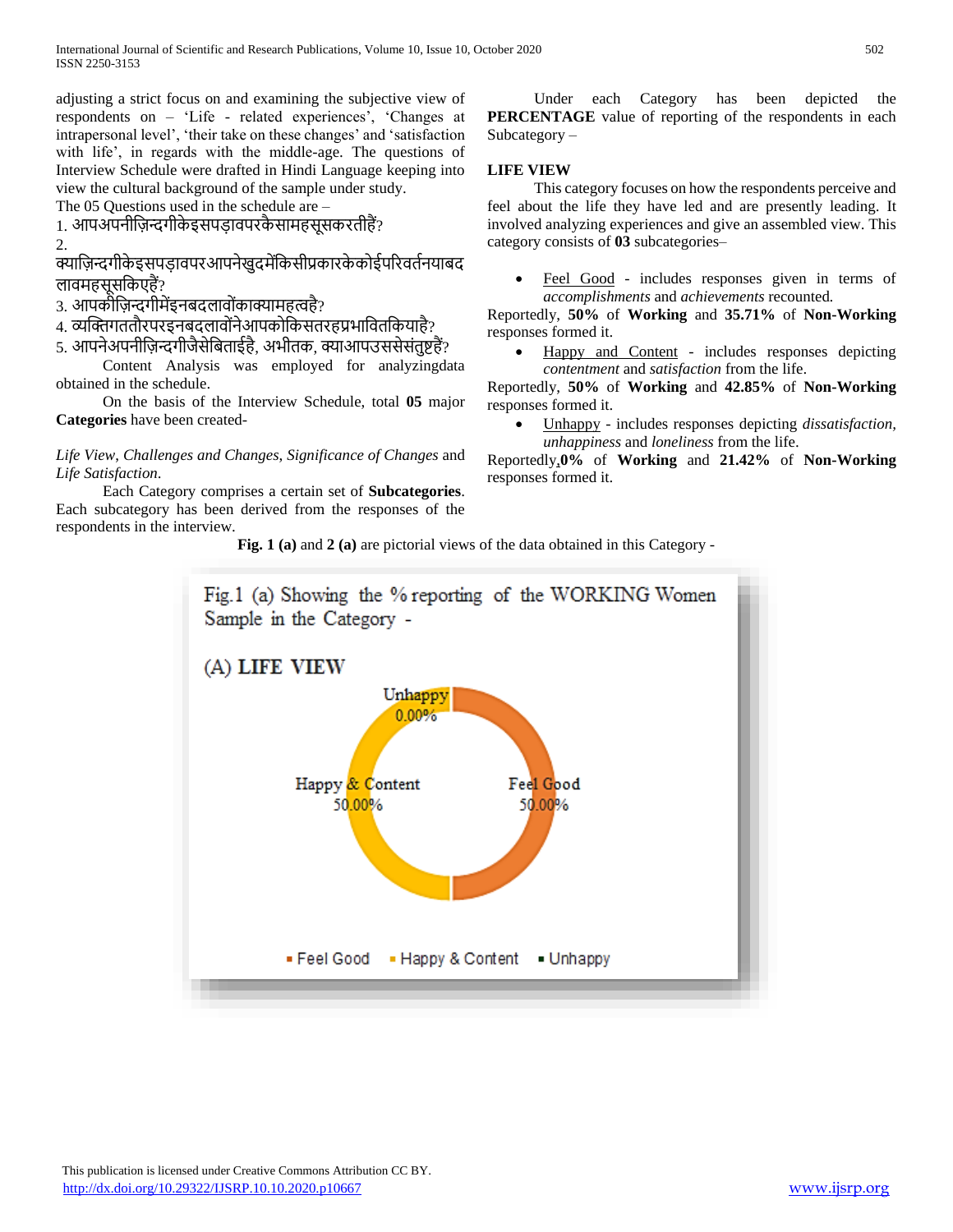

## **CHALLENGES and CHANGES**

This category focuses on how the respondents view Challenges faced by them, at the present moment, including the significant Changes associated with them.

This category consists of **03** subcategories–

 Childhood phase - includes responses depicting*encounters* and *descriptions* of *events* from the childhood phase.

Reportedly,**26.32%** of **Working** and **42.11%** of **Non-Working** responses formedit.

 Adolescent phase - includes responses depicting episodes from the adolescent phase.

Reportedly, **21.05%** of **Working** and **5.26%** of **Non-Working** responses formed it.

 Adulthood phase–includes responses depicting episodes from the adulthood phase.

Reportedly, **52.63%** of **Working** and **52.63%** of **Non-Working** responses formed it.

**Fig. 1 (b)** and **2 (b)** are pictorial views of the data obtained in this Category -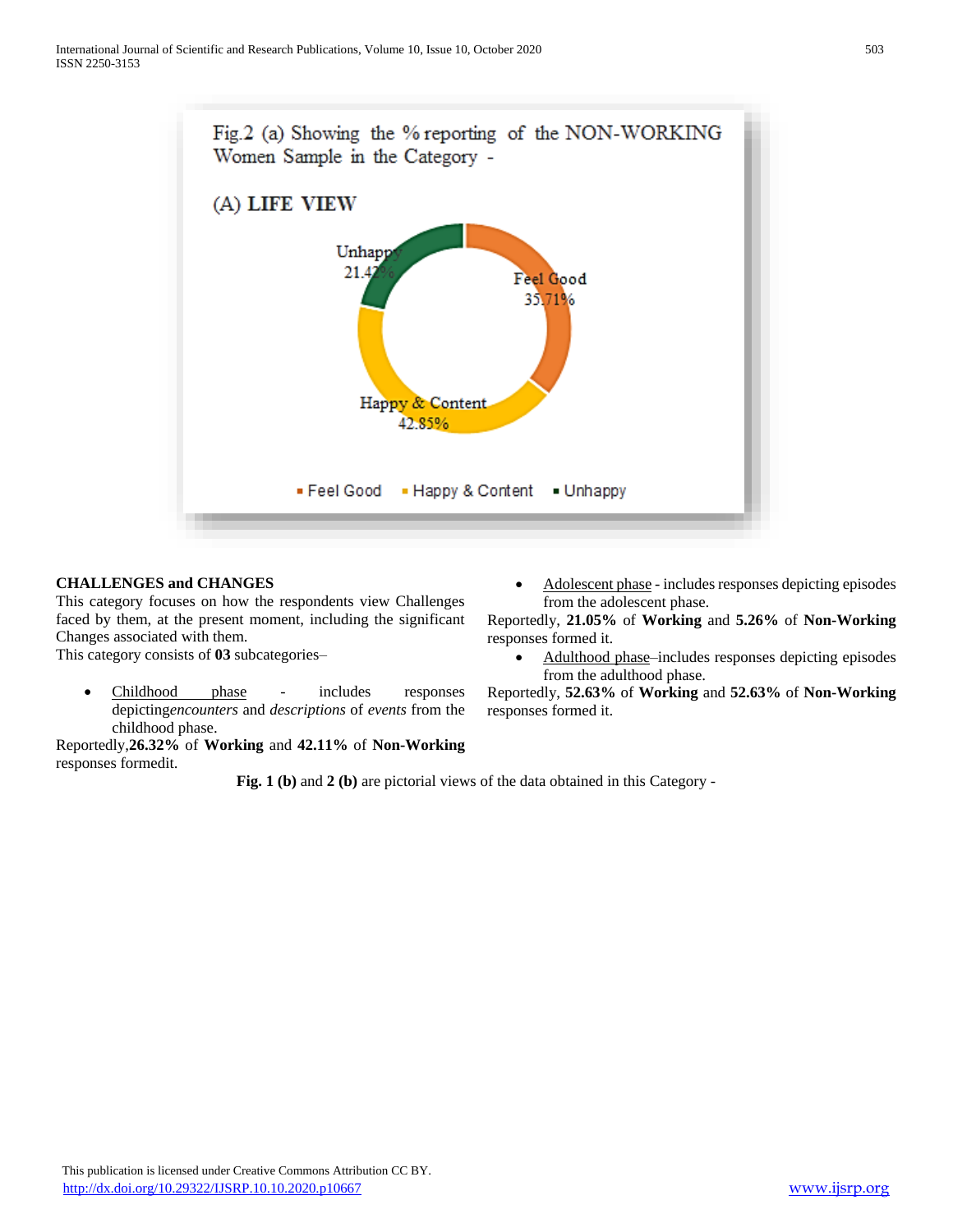



# **SIGNIFICANCE of CHANGES**

This category focuses on determining the significance of the Changes underwent by the respondents and their opinion on how it played a remarkable role.

This category consists of **03** subcategories–

 Open Mindset - includes responses depicting changes as the harbingers of a *broad view on life*, *situations* and *people*, *becoming more understanding* and *accepting*.

Reportedly, **33.34%** of **Working** and **21.05%** of **Non-Working**  responses formed it.

 This publication is licensed under Creative Commons Attribution CC BY. <http://dx.doi.org/10.29322/IJSRP.10.10.2020.p10667> [www.ijsrp.org](http://ijsrp.org/)

 Life Lessons - includes responses depicting Changes seen as *pleasant* and *unpleasant* lessons of life.

Reportedly,**23.81%** of **Working** and **42.11%** of **Non-Working**  responses formed it.

 Feel Empowered - includes responses depicting Changes as agents of *ability* and *confidence* to deal with the difficulties of life.

Reportedly, **42.86%** of **Working** and **36.84%** of **Non-Working**  responses formed it.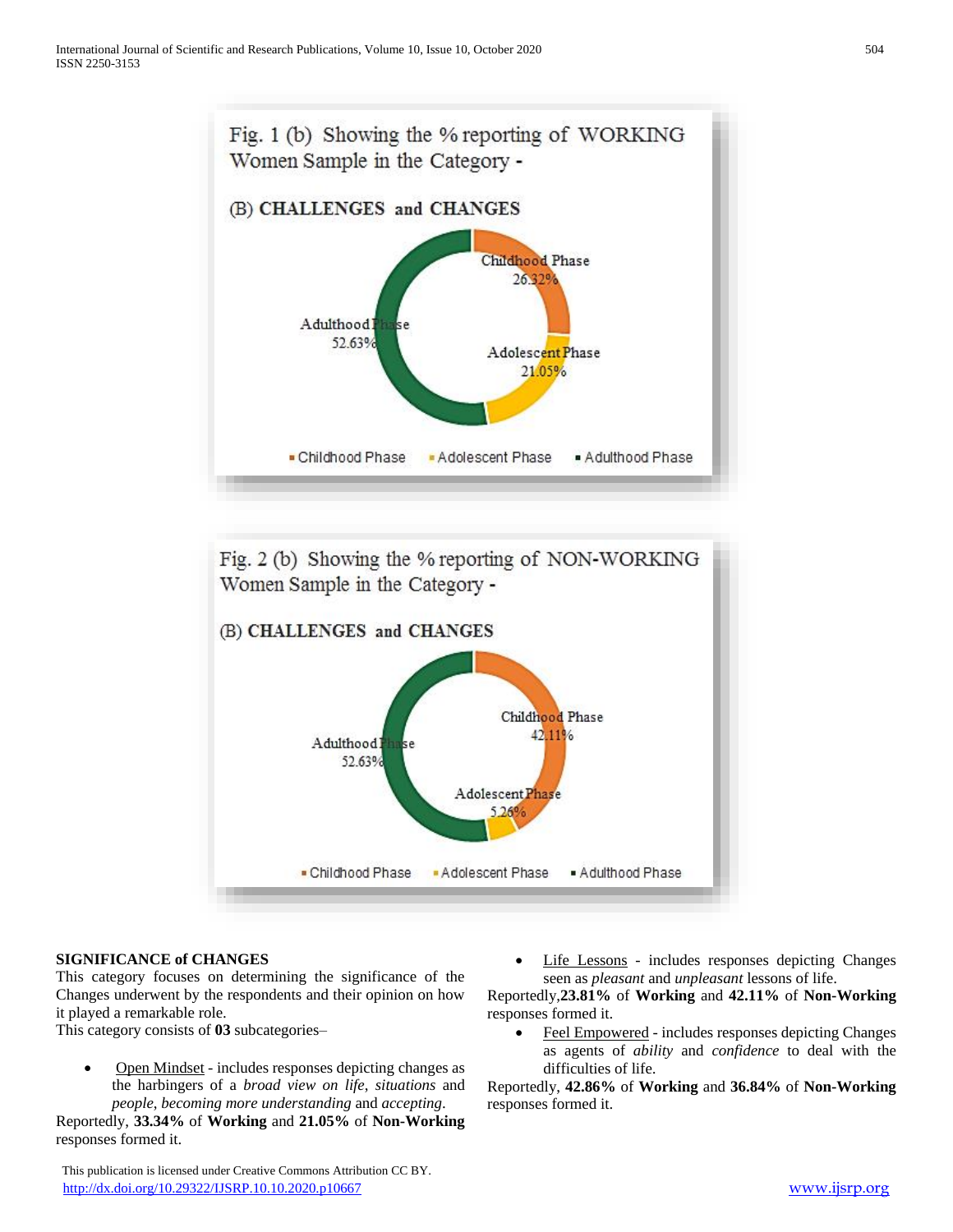

**Fig. 1 (c)** and **2 (c)** are pictorial views of the data obtained in this Category -



#### **PERSONAL INFLUENCE of CHANGES**

This category aims at determining effect of changes on the respondents, at intrapersonal level and how they have evaluate them in their present stage of life.

This category consists of **03** subcategories –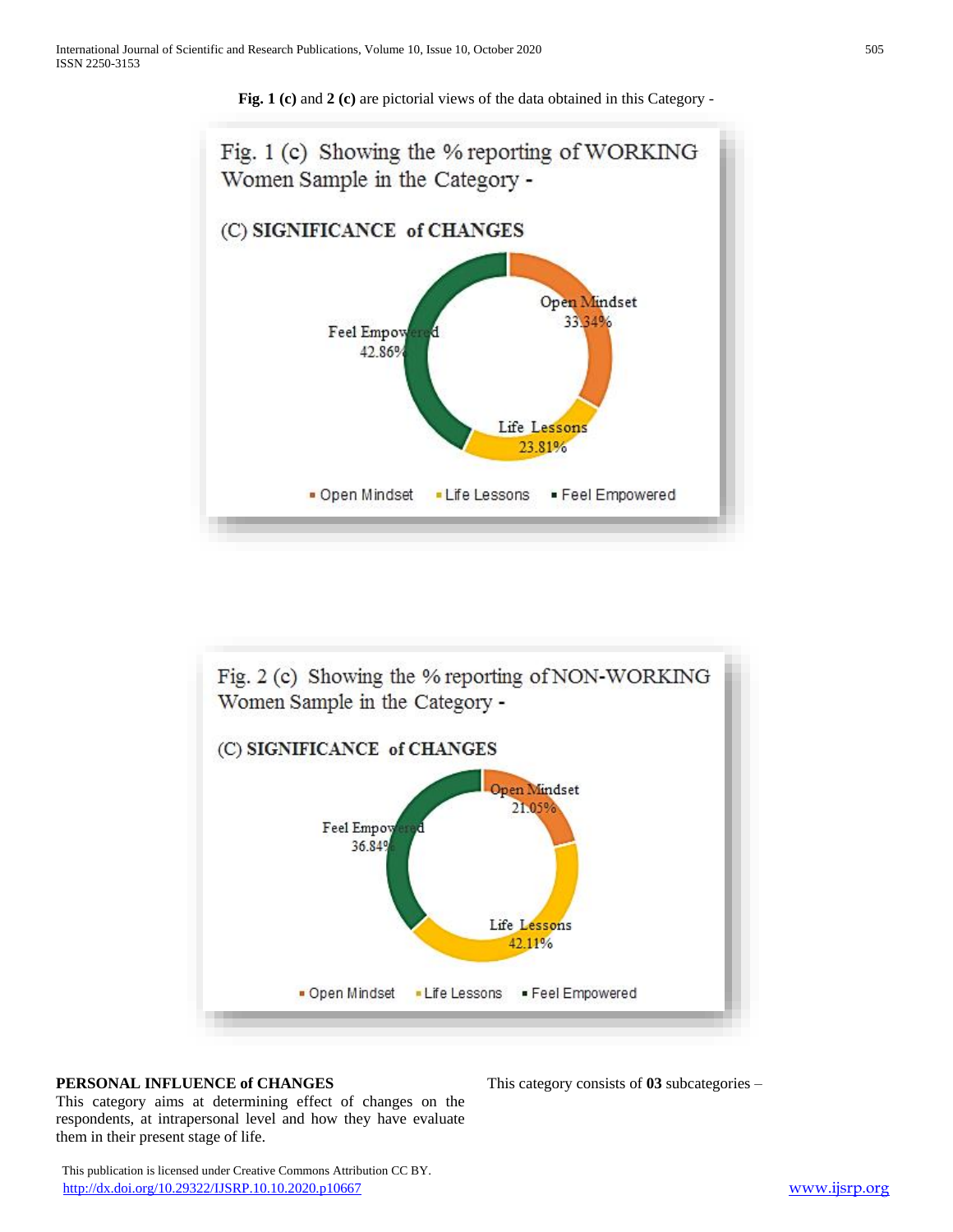Experiencing Growth - includes responses depicting constructive effects- *decision making* ability, becoming *responsible*, *independent* and *confident*.

Reportedly, **38.89%** of **Working** and **33.34%** of **Non-Working**  responses formed it.

 Adjustments - includes responses given in terms of episodes on *adjustments* made to deal with situations.

Reportedly, **44.45%** of **Working** and **13.34%** of **Non-Working**  responses formed it.

 Compromise - includes responses given in terms of episodes on *compromises* made to deal with situations.

Reportedly, **16.67%** of **Working** and **53.34%** of **Non-Working** responses formed it.

**Fig. 1 (d)** and **2 (d)**are pictorial views of the data obtained in this Category -





## **LIFE SATISFACTION**

This category aims at determining the satisfaction and/or dissatisfaction from life. It further attempts to probe into the aspect of dissatisfaction, in terms of regret(s) and unattended desires. This category consists of **04** subcategories. They are –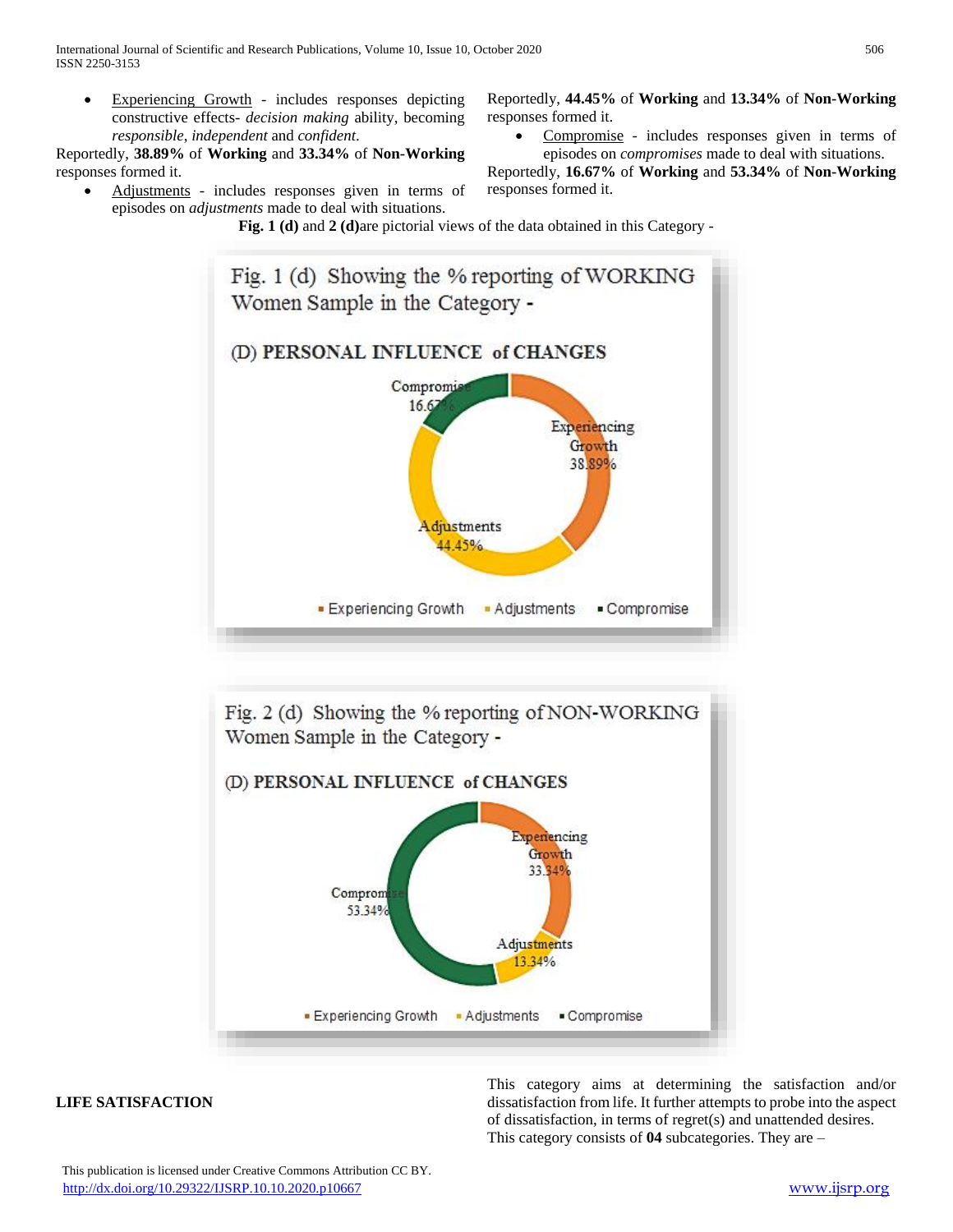Satisfied - includes responses reflecting *satisfaction* of the respondents towards life.

Reportedly,**57.14%** of **Working** and **31.82%** of **Non-Working**  responses formed it.

 Dissatisfied - includes responses reflecting *dissatisfaction* of the respondents towards life.

Reportedly, **0%** of **Working** and **18.19%** of **Non-Working**  responses formed it.

 Regrets - includes responses depicting *unpleasant accounts* and *issues* that affect the respondents at present.

Reportedly,**28.57%** of **Working** and **22.72%** of **Non-Working**  responses formed it.

 Unfulfilled Desires- includes responses depicting *desires*  and the willingness of pursuing it.

Reportedly, **14.29%** of **Working** and **27.27%** of **Non-Working**  responses formed it.

**Fig. 1 (e)** and **2 (e)** are pictorial views of the data obtained in this Category -



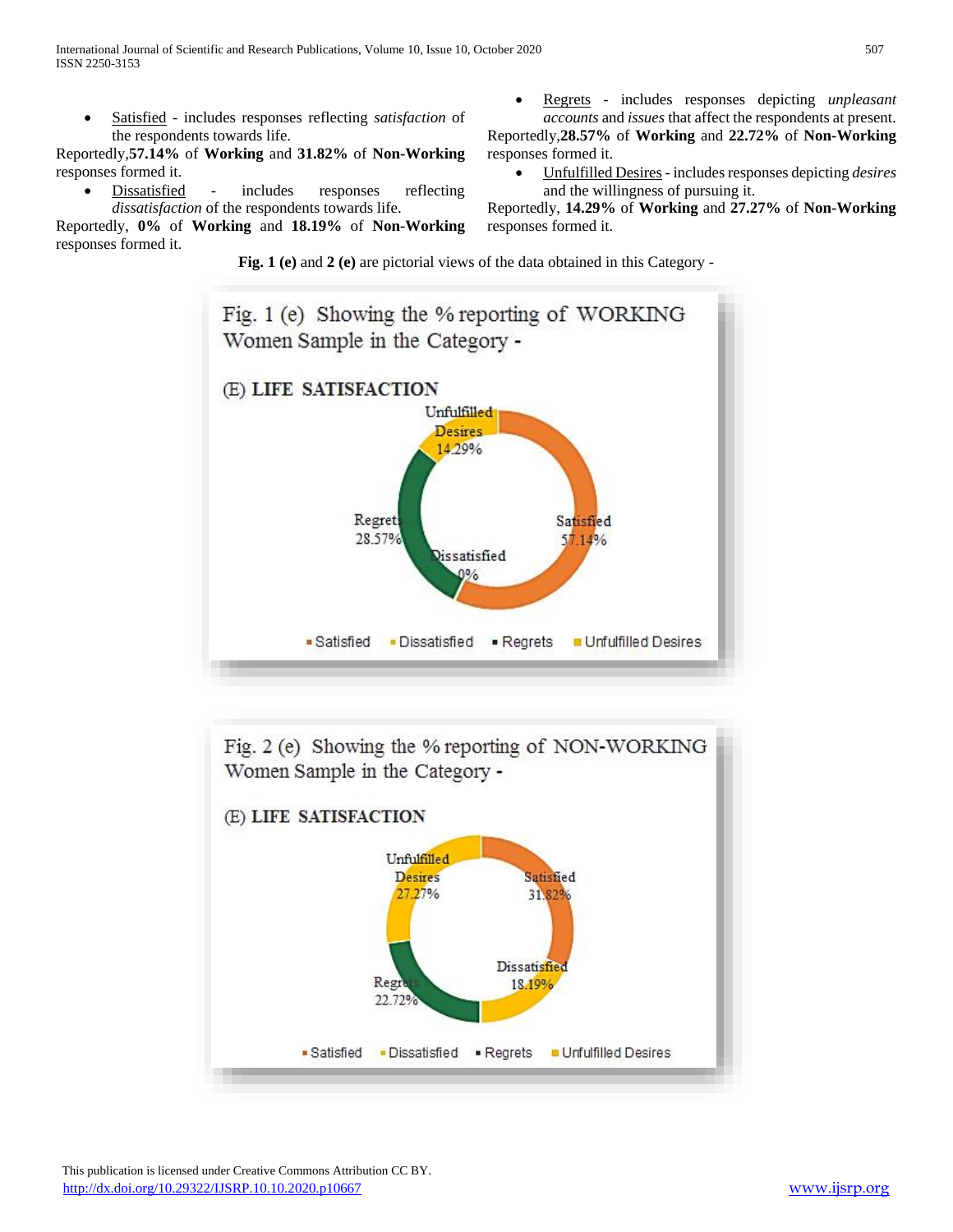Results derived from the Interview Schedule apparently expose a cranny in the subjective views of the two samples. This difference is evident through those Subcategories wherein, a significant disparity can be seen in the 'percentage reporting' of the two samples–

- Feel Good, Unhappy LIFE VIEW
- Childhood Phase, Adolescent Phase CHALLENGES and CHANGES
- Life Lessons, Feel Empowered SIGNIFICANCE of **CHANGES**
- Adjustments, Compromise PERSONAL INFLUENCE of CHANGES
- Dissatisfied, Satisfied, Unfulfilled Desires LIFE SATISFACTION

 On subjecting the responses in the Interview to further scrutiny to probe into the experience of Midlife, some predominant 'concerns' were identified–

 **'PARENTING'** (rearing of the children, responsibilities as a parent, and quality of bond with the children) in the **Non-Working** women was found to be **fairly greater** than **Working** women**; 'LONELINESS'** in the **Non-Working** women was found to be **greater** than **Working** women**; 'SATISFACTION FROM LIFE'** (episodes ranging from the childhood up to the middle age, the person that they have transitioned into) in the **Non-Working** women was found to be **lesser** than **Working** women**; 'REGRETS'** (achievements, aspirations related to career, children, hobbies long lost) in the **Non-Working** women was found to be **slightly lesser** than **Working** women**; 'PERSONAL VIEW OF SELF'** (responsible, independent, confident, taking stand of beliefs and opinions, making decisions, valuing self) in the **Non-Working** women was found to be **slightly greater** than **Working** women**; 'AGING'**(appearance, decline in vigor) in the **Non-Working** women was found to be **greater** than **Working** women**; 'DESIRES'** (urge to fetch and invest in long lost interests, travelling, creating an identity) in the **Non-Working** women was found to be **greater** than **Working** women.

The 'concerns' noted are seemingly indicative of the Midlife Crisis operating more actively in the sample of Non-Working women. This affirms a relatively **strong influence** of Midlife Crisis **over** the **Non-Working** sample.

 Mental Health comprises of various factors among which, Anxiety, Depression and Stress are the primary. Quantitative results obtained on ADSS suggest that the difference observed in the mental health of the two samples on the dimensions –

**ANXIETY** stands **INSIGNIFICANT** yet the **mean** values of **Non-Working** sample (= **6.2**) was **HIGHER** than that of **Working** sample  $(= 3.7)$ .

**STRESS** stands **HIGHLYINSIGNIFICANT** yet the **mean** values of **Non-Working** sample  $(= 6.5)$  was **HIGHER** than that of **Working** sample  $(= 5.4)$ .

**DEPRESSION** stands **SIGNIFICANT** at 0.05 confidence interval.

 Overall these values clearly depict a **moderate** difference in the mental health of the two samples that is apparently NOT SIGNIFICANT yet DOES EXIST.

Finally, the Qualitative results suggest-'transitions' that the females go through during middle-age, at social, physiological and psychological levels do affect how they view their life, evaluate

 This publication is licensed under Creative Commons Attribution CC BY. <http://dx.doi.org/10.29322/IJSRP.10.10.2020.p10667> [www.ijsrp.org](http://ijsrp.org/)

the challenges faced and the related experiences. Some of these transitions were found common to both the samples, however, apparently, in the **NON-WORKING** women sample, they were found to **emerge** in the shape of **'crises' moderately more** than the **WORKING** women sample. This proposition is supported by the following evidences –

- **Disparity** seen in the **percentage reporting** of the two samples (**Subcategories**).
- **Concerns** forming the core of responses.

 **Subcategories** and **Concerns** are thus suggested to intricately connect with the mental health of the respondents and give an insight into it's status. For instance –

 **Feel Good**, **Open Mindset**, **Compromise**, **Unhappy** (SUBCATEGORIES) ;

### **Loneliness**, **Regrets**, **Aging**, **Personal view of Self** (CONCERNS)

 Presence of some difference in the mental health of the WORKING and NON-WORKING women, in India during middle-age thus stands affirmed.

 Several studies have been conducted to investigate the Midlife Crisis phenomenon and the ways in which the Mental Health and Well-Being of women get affected during the middle years of life. For the purpose, several factors have been investigated upon, primarily targeting – the **employment status**. Findings from the present study thus stand in harmony with the previous studies reaffirming the presence of a difference in the quality of mental health of the Working and Non-Working women. However, there are certain **determinants** in the present study that are suggested by the researcher to have played a role–

- Cultural Background present study has been conducted on the sample from Indian population, affecting the transparency of the responses obtained.
- Menopause age of the respondents ranged from 47 to 58 years. Thus, a fair share of respondents was fresh entrances to the Menopause. Adapting to the changes at biological and psychological levels is here, suggested to have affected the results obtained. Where having a professional life might act as a distractor for the WORKING women, whereas, the NON-WORKING women devoid of an escape hatch.
- The Empty Nest –Some of the Non-Working women were found to use this time for 'nurturing selfinterests' while some reported feelings of 'loneliness' and 'sadness'. Whereas Working women had more time in hand to 'plan for a better retirement' and slow down to 'focus on self'.

# XI. CONCLUSIONS

 Taking the Indian women exclusively on radar, it is apparent that being in the **middle-age** and the ways in which the **transitions** involved in it are **dealt** with has a **significant relationship** with the **mental health** of an individual. This relationship is suggested to be of a **direct proportionality.** An effective management creates room for 'Growth' whereas an ineffective coping or mismanagement leads to 'Crises'. Midlife Crisis can thereby **adversely affect** the mental health of an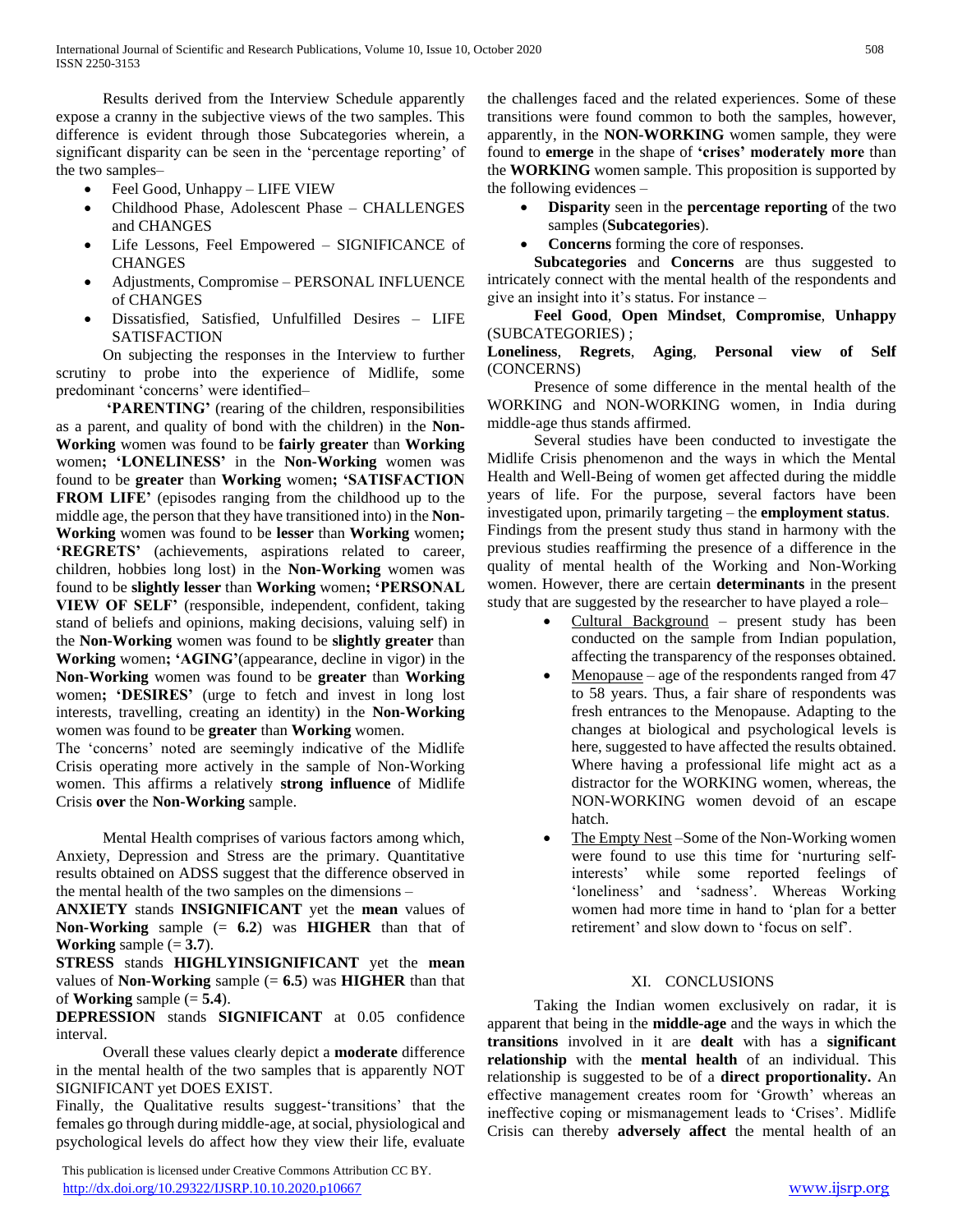individual, prominently on the dimensions of – ANXIETY, DEPRESSION and STRESS.

#### XII. LIMITATIONS –

Considering some confounding that may have influenced the findings reported this study has potential limitations attached–

- Small sample size is suggested to limit the generalizability of the results obtained.
- Semi-Structured Interview Schedule developed by the researcher was less intensive in approach, in an attempt to cover the major possible dimensions of life.
- Interplay of the cultural biases and personal issues of the sample under study is suggested to have strongly influenced the quality of data.

#### XIII. IMPLICATIONS –

- Use of further variables socioeconomic status, marital status, demographic status (rural population) and others can be made to examine their role and obtain a more comprehensive view of mental health.
- Taking a larger sample size under study is recommended to achieve a relative broader insight into the mental health status of women in India and increase applicability of the findings in compliance with the attribute of extensive cultural diversity.

Declaration Statemrent: I hereby Declair Availability of my data Dr .Manini Srivastava

#### **REFERENCES**

- [1] Carr, D.(1997).The Fulfillment of Career Dreams at Midlife: Does it matter for women's Mental Health?. Journal of Health and Social Behaviour, Vol.38(4), 331-344. Retrieved from https://www.jstor.org/stable/2955429
- [2] Ciernia, J.R. (1985). Death Concern and Businessman's Midlife Crisis. Psychological Reports, Vol.56(1), SAGE Journals. Retrieved from https://doi.org/10.2466/pr0.1985.56.1.83
- [3] Coleman, Lerita M. and Antonucci, Toni C. (1983). Impact of Work on Women at Midlife. Retrieved from psychnet.apa.org/record/1983\_12469\_001
- [4] Coleman, L.M.. Antonucci, Toni C., Adelmann, P. and Gohan, S.E. (). Social Roles in the Lives of Middle-Aged and Older Black Women. Journal of Marriage and Family, Vol.49(4), 761-771. Retrieved from https://wwq.jstor.org/stable/357970
- [5] Conover, H. (2005). Crisis And/Or Relief? An Examination of Mothers' and Fathers' Experiences of the Empty Nest Transition. Retrieved from etd4021.pdf
- [6] Degges-White, S. and Myers, Jane E. (2006). Women at Midlife: An Exploration of Chronological Age, Subjective Age, Wellness and Life Satisfaction. AdultspanJournal, Vol.5(2), 67-80. The American Counselling Association. Retrieved from lebres.uneg.edu/ir/uneg/f/J\_Myers\_Women\_2006.pdf
- [7] Degges-White, S. and Myers, J.E. (2005). Transitions, Subjective Age, Wellness and Life Satisfaction: A Comparison between Lesbians and Hetreosexual Women in Midlife. Journal of LGBT Issues in Counselling, Vol.1(2). Retrieved from tandfonline.com/doi/abs/10.1300/J462v01n02\_03
- [8] Goel and Narang.(2012). Gender Differences in Marital Adjustment, Mental Health and Social Science, Vol.1(3), 42-49. Retrieved from iosrjournals.org/iosr-jhss/papers/vol1-issue3/F0134249.pdf?id=5607
- Gordon, Judith, Beatly, Joy E. and Whelan-Berry, Karen S. (2002). The Midlife Transition of Professional Women with Children. Women in Management Review, Vol,17(7), 328-341. Retrieved from https://doi.org/10.1108/09649420210445785
- [10] Hermans, Hubert J.M. and Oles, P.K. (1999). Midlife Crisis in Men: Affective Organization of Personal Meanings. Human Relations, Vol.52(11).<br>SAGEJournals. Retrieved from SAGEJournals. Retrieved from Reduced from the Reduced from  $\mathbb{R}$ https://doi.org/10.1177/001872679905201103
- [11] Hoffman, E., Garg, Neeta R., Kaneshiro, S. and Kapur, S. (2012). Peak Experiences among Indians in Midlife. Indian Journal of Positive Psychology, Vol.3(3), 217-223. Retrieved from search.proquest.com/openview/e60a8990d0cfad82e6d7cdb495e7/1?pq\_orig site=gscholar&cbl=2032133
- [12] Lachman, M.E. (2003). Development in Midlife. Annual Reviews Psychology.2004.1
- [13] Lachman, M.E., Lewkowiez, C., Marcus, A. and Peng, Y. (1994). Images of Midlife Development Among Youth, Middle-Aged and Older Adults. Journal of Adult Development, Vol.1(4), 201-211. Retrieved from link.springer.com/article/10.1007/BF02277581
- [14] Lieblich, A. (1986). Successful Career Women at Midlife: Crises and Transitions. The International Journal of Aging and Human Development, Vol.23(4). Retrieved from journals.sagepub.com/doi/abs/10.1190/P5T6- BHVP-GK6B-T69L
- [15] McQuaide, S. (1998). Women at Midlife. Social Work, Vol.43(1). Retrieved from academic.oup.com/sw/article-abstract/doi/org/10.1093/sw/43.1.21
- [16] Powell, B. (1977). The Empty Nest, Employment and Psychiatric Symptoms in College-Educated Women. Psychology of Women Quarterly, Vol.2(1). Retrieved from the set of  $\sim$  from the set of  $\sim$  from the set of  $\sim$  from the set of  $\sim$  from the set of  $\sim$  from the set of  $\sim$  from the set of  $\sim$  from the set of  $\sim$  from the set of  $\sim$  from the set of  $\sim$  fr citeseerx.ist.psu.edu/viewdoc/download?doi=10.1.1.914.3358&&rep=rep1 &type=pdf
- [17] Robinson, Oliver C. and Smith, J.A. (2010). A Case Study of Pre-Midlife Crisis: An Extraordinary Transformational Episode in an Ordinary Life. University of HUDDERSFIELD. Retrieved from eprinto.heed.ac.uk/id/eprint/9596
- [18] Rout, Usha R., Cooper, C.L. and Kerslake, H. (1997). Working and Non-Working Mothers: A Comparative Study. Women in Management Review, Vol.12(7), 264-275. Retrieved from https://doi.org/10.1108/09649429710181234
- [19] Sheik, Daniel T.L. (1995). Midlife Crisis in Chinese Men and Women. The Journal of Psychology, Vol.130(1). tandfonline.com/doi/abs/10.1080/002233980.1996.9914993
- [20] Thurnher, M. (1976). Midlife Marriage: Sex Differences in Evaluation & Perspectives. The International Journal of Aging & Human Development, Vol.7(2), 129-135. Retrieved from journals.sagepub.com/doi/10.2190/ET-W9-D95L-DHA8-5040
- [21] Wethington, E. (2000). Expecting Stress: Americans and the "Midlife Crisis". Motivation and Emotion, Vol.24(2), 85-103. Retrieved from link.springer.com/article/10.1023/A:1005611230993
- [22] Yeh, H.C., Lorenz, F.O., Wickerama, K.A., Conger, R.D., Elder, G.H. (2006). Relationships among Sexual Satisfaction, Marital Quality and Marital Instability at Midlife. Journal of Family Psychology, Vol.20(2), 339- 343. Retrieved from pdfs.semanticscholar.org/doi/org/10.1037/0893- 3200.20.2.339

#### AUTHORS

**First Author** – Swati Rawat, Research Scholar at Department Of Psychology ,University of Lucknow

**Second Author** – Dr.Manini Srivastava, Assistant Professor ,Department Of Psychology,University of Lucknow